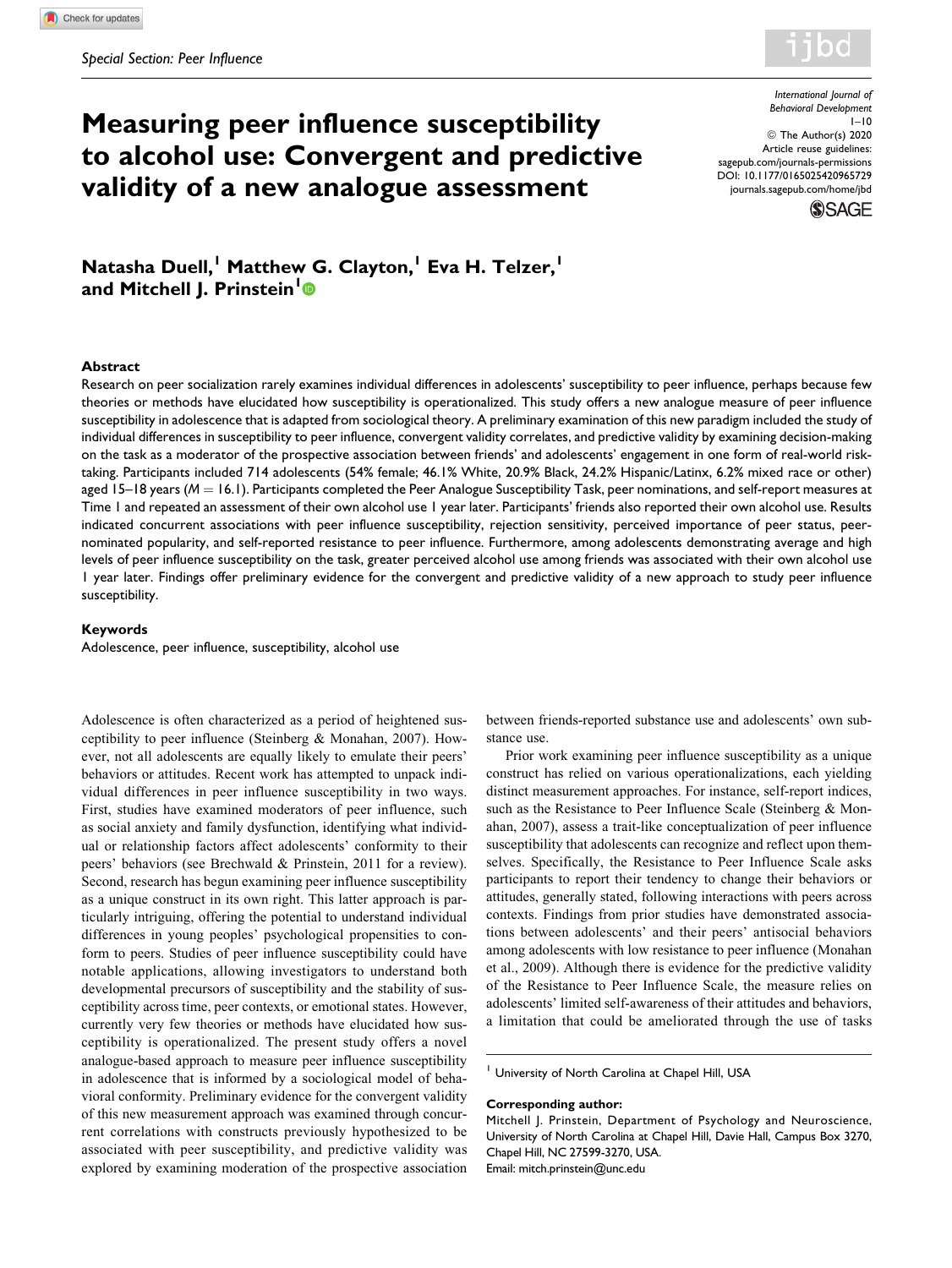capturing in-the-moment decision-making. Further, the measure refers to peers as a broad and vague entity, whereas previous research has shown that adolescents' susceptibility to peer influences varies across different peer groups (Brechwald & Prinstein, 2011).

In vivo performance-based measures of peer influence susceptibility address some of the limitations of the self-reported Resistance to Peer Influence Scale. These performance-based measures have conceptualized peer influence susceptibility as a factor that cannot be reported by adolescents themselves and that may vary across social contexts and attitudinal and behavioral outcomes (see Allen et al., 2005; Prinstein et al., 2011). For instance, one study examined susceptibility by asking youth to make choices alone during a hypothetical problem-solving task and then measured how much adolescents changed their decisions after discussions with a peer (Allen et al., 2006). Adolescents whose choices changed to align with that of the peer were characterized as being more susceptible to peer influence. Similarly, studies using simulated online chat rooms have examined youths' attitudes and behaviors toward deviance and substance use first when alone and then when ostensibly in the presence of peers, who were electronic confederates (Choukas-Bradley et al., 2015; Prinstein et al., 2011). Greater changes pre- to post-chat room were indicative of higher peer influence susceptibility. Indeed, susceptibility as indexed by this chat room paradigm moderates the longitudinal association between peers' and adolescents' own behavior (e.g., Choukas-Bradley et al., 2015). Such behavioral paradigms get closer to indexing in-the-moment decision-making, although they are focused on dyadic interactions with unknown peers. One aspect of peer influence susceptibility that is still missing from current assessments is how susceptibility to peer influence varies, within person, as a function of the social context. It is likely, for instance, that adolescents' susceptibility to the larger peer group varies depending on the behaviors of their close friends (Brechwald & Prinstein, 2011).

Unlike the approaches discussed above, the present study developed a new analogue-based measure of peer influence susceptibility based on theories within the sociology literature. Intriguingly, decades ago, Granovetter (1978) proposed a threshold model of collective behavior, suggesting that peer influence susceptibility is based on the dynamic interplay between an individual and the ever-changing composition of the peer group. Specifically, Granovetter posited that each person holds a unique susceptibility "threshold," characterized by how willing they are to conform to a behavior given how many others in a group are also engaging in the same behavior. Within a mob of individuals vandalizing or looting public property, for instance, the likelihood of any given person engaging in a deviant act is based on the number of others who have already begun vandalizing, and whether that number exceeds the individual's threshold. An individual with a threshold of 0 (referred to as an "instigator") will vandalize regardless of how many others have done so (Granovetter, 1978). If someone with a threshold of 1 sees the instigator vandalize, they will theoretically be inclined to conform next. Individuals with a threshold of 2 are likely to follow, and so on. Thus, an individual's susceptibility to peer norms is based on an implicit comparison of the number of others engaging in deviance and their personal threshold. Within the sociological literature, the threshold model has been cited as a means for understanding socialization effects for various behaviors including co-offending among juvenile offenders (McGloin & Povitsky Stickle, 2011) and cohesion within adolescent peer groups (Fisher, 2018).

The new analogue measure used in this study was inspired by Granovetter's (1978) theory, offering a potentially new approach for quantifying adolescents' peer influence susceptibility. Like other analogue approaches that rely on fictional scenarios to estimate underlying traits or tendencies (e.g., imagining inflating balloons to measure risk-taking, Lejuez et al., 2002; receiving monetary rewards on an immediate or delayed schedule to measure delayed gratification, Green et al., 2005), this new instrument was not designed to measure adolescents' actual behavior within a moblike context, but rather to rely upon this conceptual framework to measure and extract a proxy score of peer influence susceptibility that might meaningfully vary across individuals.

Thus, the current study developed the Peer Analogue Susceptibility Task to capture individual differences in adolescents' susceptibility to peer influence. Unlike previous assessments of peer influence susceptibility, the task employed in this study assesses dynamic changes in adolescents' willingness to conform to their peers as a function of how many of their peers are engaging in a behavior. Developing this paradigm required some theoretical adaptation, however, to better represent developmental issues relevant in adolescence. Granovetter (1978) purported that individual differences in susceptibility to peer influence vary depending on the relationship between individuals and the people in their social contexts. Among adolescents, this issue may be paramount, as adolescents are especially likely to be influenced within close relationships (i.e., best friendships, friend cliques; Brechwald & Prinstein, 2011). Thus, the Peer Analogue Susceptibility Task was designed to account for adolescents' willingness to engage in a behavior as a function of the choices of their close friends when none, some, or all engage in a similar behavior.

Specifically, in this preliminary test of a new paradigm, adolescents participated in a behavioral decision-making task in which they were asked to make sequential decisions about their willingness to engage in substance use after learning about their peers' own substance use. To ensure that prior use of a specific drug would be less likely to influence results, adolescents were presented with a fictional opportunity to use a substance unfamiliar to U.S. adolescents (modeled after absinthe, a hallucinogenic alcoholic beverage). Adolescents were asked to report whether they would engage in substance use in a party context when between 0 and 25 high-status peers had done so, and when 0, 1, 3, or 5 of their closest friends had also elected to use the substance. High-status peers were chosen for this task in light of a large body of literature demonstrating that adolescents are especially likely to conform to the behaviors and attitudes of high-status peers whom they admire and whose behaviors they want to emulate (for a review, see Brechwald & Prinstein, 2011). By examining changes in adolescents' decisions across the four close-friend conditions, it was possible to examine individual differences in adolescents' susceptibility to their friends' influences.

Three central aims were addressed in the present study. The first aim was to determine whether the Peer Analogue Susceptibility Task could capture individual differences in peer influence susceptibility. It was expected that, within the experimental paradigm, adolescents would be more likely to conform as more of their close friends engaged in risk behavior (modeled as a latent slope) and that there would be significant variability among participants in their tendency to do so (captured by statistically significant variability around that slope). Second, to explore the convergent validity of the experimental task, correlations with other psychosocial factors that previously have been hypothesized to be associated with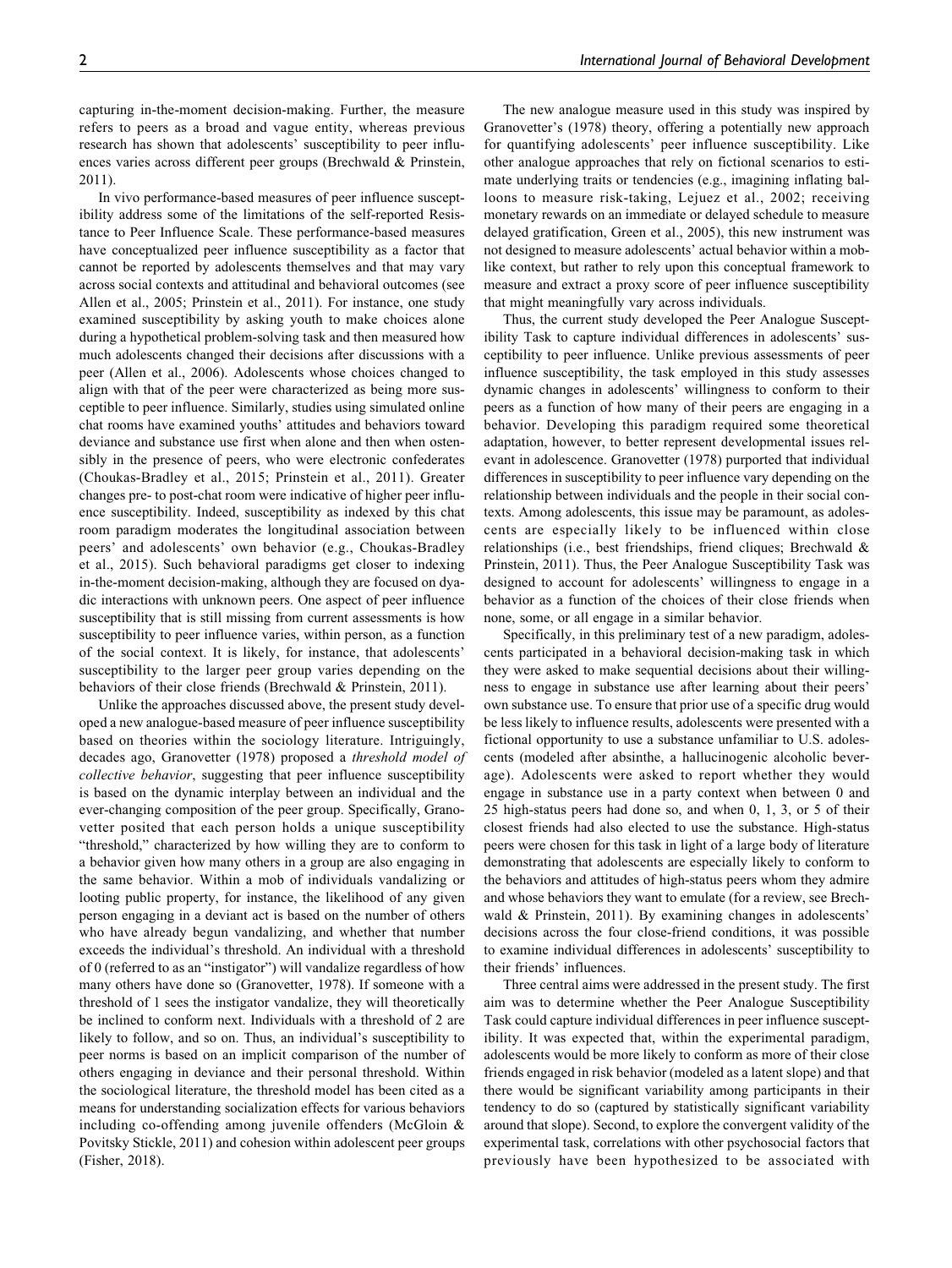adolescents' peer influence susceptibility were examined, including higher levels of adolescents' popularity (Parkhurst & Hopmeyer, 1998), higher levels of importance adolescents ascribe to peer status (i.e., peer importance; Prinstein & Aikins, 2004), higher levels of rejection sensitivity (Downey & Feldman, 1996), as well as a prevailing self-report measure of resistance to peer influence (Steinberg & Monahan, 2007).

Finally, to examine the predictive validity of the novel paradigm, we examined peer influence susceptibility on the task as a moderator of the prospective association between peers' and adolescents' own alcohol use—a sample risk behavior relevant to the developmental stage of participants. As a sensitivity analysis, analyses also examined whether moderating effects of peer influence susceptibility remained significant after controlling for the potential moderating effects of self-reported resistance to peer influence.

## Method

### **Participants**

The current study included 714 participants (aged 15–18 years at Time 1;  $M_{\text{age}} = 16.1$  years) who initially were recruited from three rural public schools in the Southeastern United States (average median income =  $US$40,943$ ,  $SD = US$15,708$ ). All participants self-reported their gender (54.0% female) and racial/ethnic identity (46.1% White/Caucasian, 24.2% Hispanic/Latinx, 20.9% African American, 5.2% mixed race or other, 1.0% Asian American, 2.7% choosing not to report a racial or ethnic identity) at baseline.

## Procedure

Eligible participants at the time of recruitment included all seventhand eighth-grade regular-education students ( $n = 1,463$ ), with 82.4% of potential participants returning consent forms ( $n =$ 1,205) and 74.7% of that subsample giving consent for participation  $(n = 900)$ . The data collected for the present study were part of a larger school-based study annually examining adolescent peer relationships and health risk behaviors. Measures relevant to examine hypotheses were collected at the fourth and fifth years of data collection, when participants were in grades 10 and 11 (herein referred to as Time 1 and Time 2). A total of 714 students (79.3% of the original sample) participated at Time 1. Attrition included 96 students who moved to a different area or could not be located, 37 who had withdrawn from school, 34 who declined participation, 11 who were absent, 6 who were homeschooled, and 2 who were deceased. Independent samples t-tests yielded no significant differences on demographic variables between participants who were retained and those who had discontinued participation (all  $ps > .05$ ). All participants completed measures during the school day using computer-assisted self-interviews with the assistance of trained research assistants and were compensated with US\$10 gift cards for their participation. A total of 648 of these participants (90.8% retained) completed follow-up measures at Time 2 for an additional US\$10 gift card. Participants with complete data across both time points did not differ from those missing data at Time 2 on any of the primary study variables (all  $ps > .24$ ). Additionally, the Little's Test (conducted using SPSS 26) yielded a nonsignificant  $\chi^2$  statistic ( $\chi^2(125) = 131.784$ ,  $p = .321$ ), confirming the data were missing completely at random. Multiple imputation using Bayesian analysis was employed in Mplus to account for missing data across Time 1 and 2, resulting in a full sample of 714 participants for all analyses. The research institution's human subjects committee approved all study procedures prior to data collection.

## **Measures**

Participants completed the Peer Analogue Susceptibility Task at Time 1. Participants also completed measures of peer importance, rejection sensitivity, resistance to peer influence, perceptions of their friends' alcohol use, and peer nominations to assess popularity at Time 1. Measures assessing adolescents' substance use were administered at both time points. Time 1 and Time 2 assessments were 1 year apart for all participants.

Peer influence susceptibility. The Peer Analogue Susceptibility Task was administered on individual laptop computers with privacy screens. At the start of the task, participants were told they were at an unchaperoned party with 5 of their closest friends and 25 other grademates from their high school that the participant "likes and wants to be better friends with" (visually depicted using 5 stick figures on the left side of the screen and 25 stick figures on the right side of the screen, respectively; see Figure 1). Participants were told that the party offered an opportunity to use an illegal and potentially dangerous hallucinogenic beverage that was being consumed by some of their peers at the party. In a series of trials, adolescents were told how many of their classmates and how many of their closest friends had chosen to try the substance (with accompanying shading of stick figures indicated on screen to depict the number of peers who were drinking). Participants then responded whether they would try the drink as well.

Participants completed four counterbalanced conditions of this task. In each condition, participants were told that a fixed number of close friends had chosen to drink the beverage (0, 1, 3, or 5 friends), and a series of titrating trials were presented indicating a variable number between 0 and 25 of their grademates at the party who had also chosen to use the substance. Using standard procedures for delay discounting tasks (e.g., Green et al., 2005), the first trial within each condition randomly presented a number between 0 and 25 grademates who were trying the substance at the party. For each trial, participants indicated whether they would or would not try the substance given how many of the close friends and grademates were also trying the substance. For participants who responded they would use the substance in the initial trial, the number of grademates using the substance presented in subsequent trials was the midpoint between 0 and the number presented in the prior trial. Conversely, for participants responding they would refrain from substance use in the initial trial, the number of grademates engaging in substance use in subsequent trials was the midpoint between 25 and the number presented in the prior trial. Participants were continuously presented with trials (typically between 2 and 7) until their response identified the minimum number of peers engaging in substance use before they indicated they also would try the substance. Once participants completed all trials within a given condition, the procedure repeated in a new condition. Unlike traditional delay discounting tasks, this paradigm did not require a forced choice between two rewards at varying time intervals but used the "indifference point" algorithm to identify the point at which participants believed their behavior would change. The task took no more than 5 min to complete.

Note that the task was not designed to literally measure adolescents' likelihood to use this particular substance or to estimate a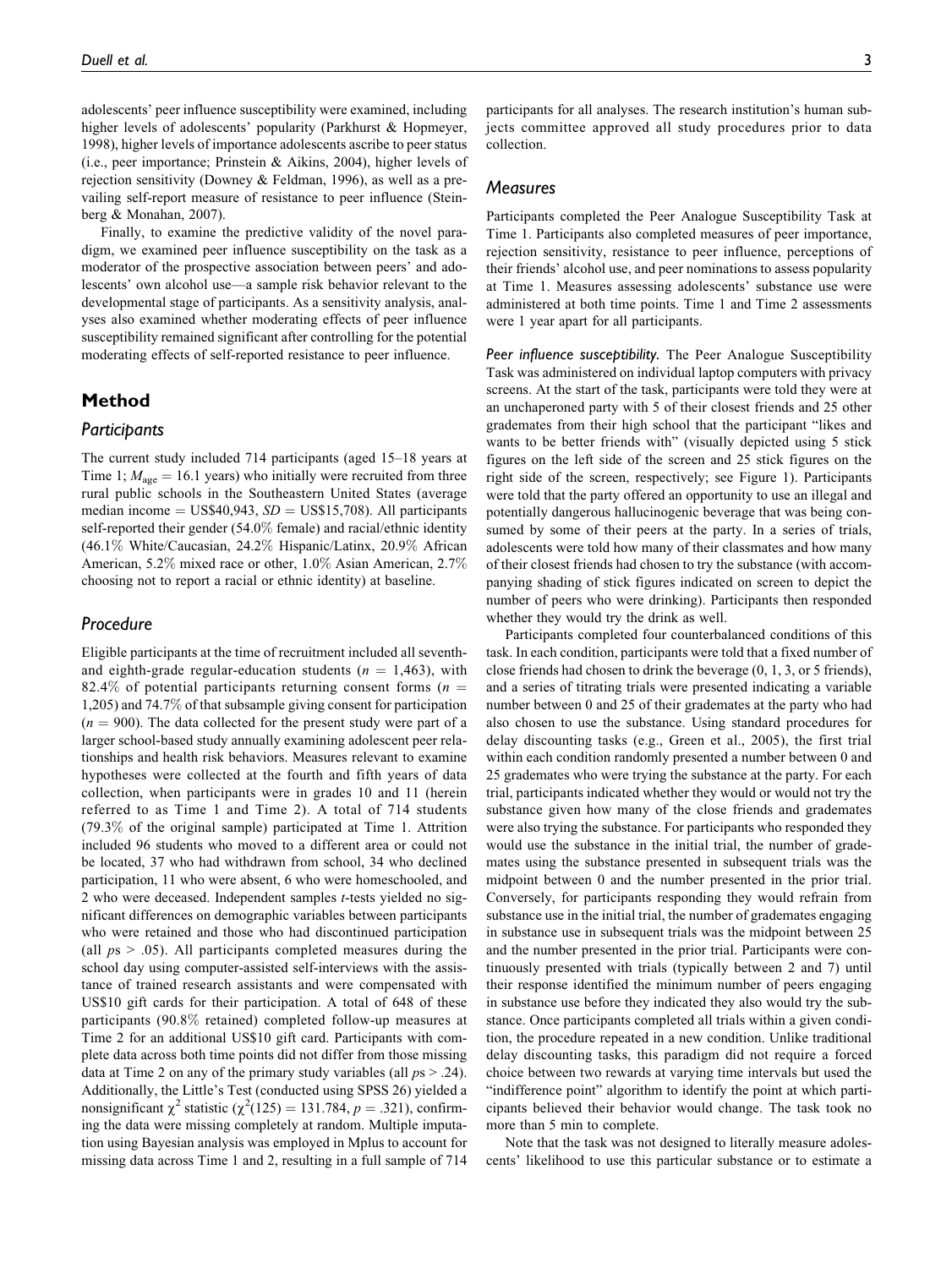Imagine you are at a party with of your closest friends and  $25$  teens from your high school. Press 'Enter' to continue **5 A**

**B**



#### Figure 1. Peer Analogue Susceptibility Task.

Note. (a) Introduction to the hypothetical scenario. Participants were asked to imagine they are at a party where people were trying an illegal beverage (invented for the task). (b) Sample trial. Participants were told a fixed number of close friends chose to drink the beverage (0, 1, 3, and 5 friends) along with a variable number (0–25) of additional classmates per trial. The task titrated the number of additional classmates based on the participant's response.

true number of a specific peers that participants rely upon to make their own behavioral decisions. As an analogue measure, the task was designed simply to provide a compelling framework to quantify a phenomenon that has been discussed within the literature and inspired by a theoretical model that suggested a possible approach for measurement. Also note that the focus of our analyses was on the extent to which adolescents' changed their responses across close-friend conditions, perhaps revealing the extent to which adolescents were influenced by the behaviors of their closest friends.

Participants reported their willingness to try the substance when anywhere between 0 and 25 of their same-aged grademates were also trying the substance. The task was designed with this level of specificity to explore variability in participants' responses. However, inspection of the data indicated three clusters of responses. Based on this distribution of the data, participants' responses for each of the four close-friend conditions were coded into three categories: participants who were not willing to try the substance even if all of their grademates were using it (assigned a score of 0), participants who were willing to try the substance if at least one of their grademates was using it (assigned a score of 1), and participants who were willing to try the substance even if none of their grademates were using it (assigned a score of 2). Data for adolescents with scores of 2 in the 0-friend condition  $(n = 41)$  were eliminated from all analyses because these youth (i.e., those who indicated they would try the substance even if none of their grademates and none of their close friends were trying it) represented a unique group of unsusceptible individuals who may have led to biases in the results. To index changes in decision-making across the four close-friend conditions, a latent susceptibility to peer influence slope was estimated using participants' responses from each of Table 1. Percent of Participant Responses Within the Four Task Conditions on the Peer Analogue Susceptibility Task.

| Task condition |                                                                                                                               |    |                                |  |  |  |  |
|----------------|-------------------------------------------------------------------------------------------------------------------------------|----|--------------------------------|--|--|--|--|
| 0              |                                                                                                                               |    |                                |  |  |  |  |
|                |                                                                                                                               |    |                                |  |  |  |  |
| 87             | 78                                                                                                                            | 67 | 62                             |  |  |  |  |
| 13             | 14                                                                                                                            | 18 | 20                             |  |  |  |  |
| n/a            | 8                                                                                                                             | 15 | 18                             |  |  |  |  |
|                | everyone else at the party was trying it<br>other person at the party was trying it<br>(2) Would try the drink even if no one |    | Friends Friend Friends Friends |  |  |  |  |

Note. Total  $n = 714$ . Participants were asked to decide their willingness to try the drink if 0, 1, 3, or 5 of their closest friends were also drinking the substance. The response categories represent participants' decisions on the task. Data for adolescents with scores of 2 in the 0-friend condition ( $n = 41$ ) were eliminated because these youth represented a unique group of unsusceptible individuals who may have led to biases in the results. For the analyses, a latent susceptibility to peer influence slope score was estimated using participants' responses from each of the four task conditions.

the four task conditions as categorical indicators. More positive slopes indicated higher susceptibility to peer influence. Slopes closer to zero indicated no susceptibility to the influence of close friends (i.e., decisions to conform to the larger peer group were not affected by close friends' behavior). Negative slopes were not expected as they are not interpretable. The distribution of participant responses across all conditions is presented in Table 1.

Adolescent and friend alcohol use. Alcohol use over the past year was assessed using selected items from the Youth Risk Behavior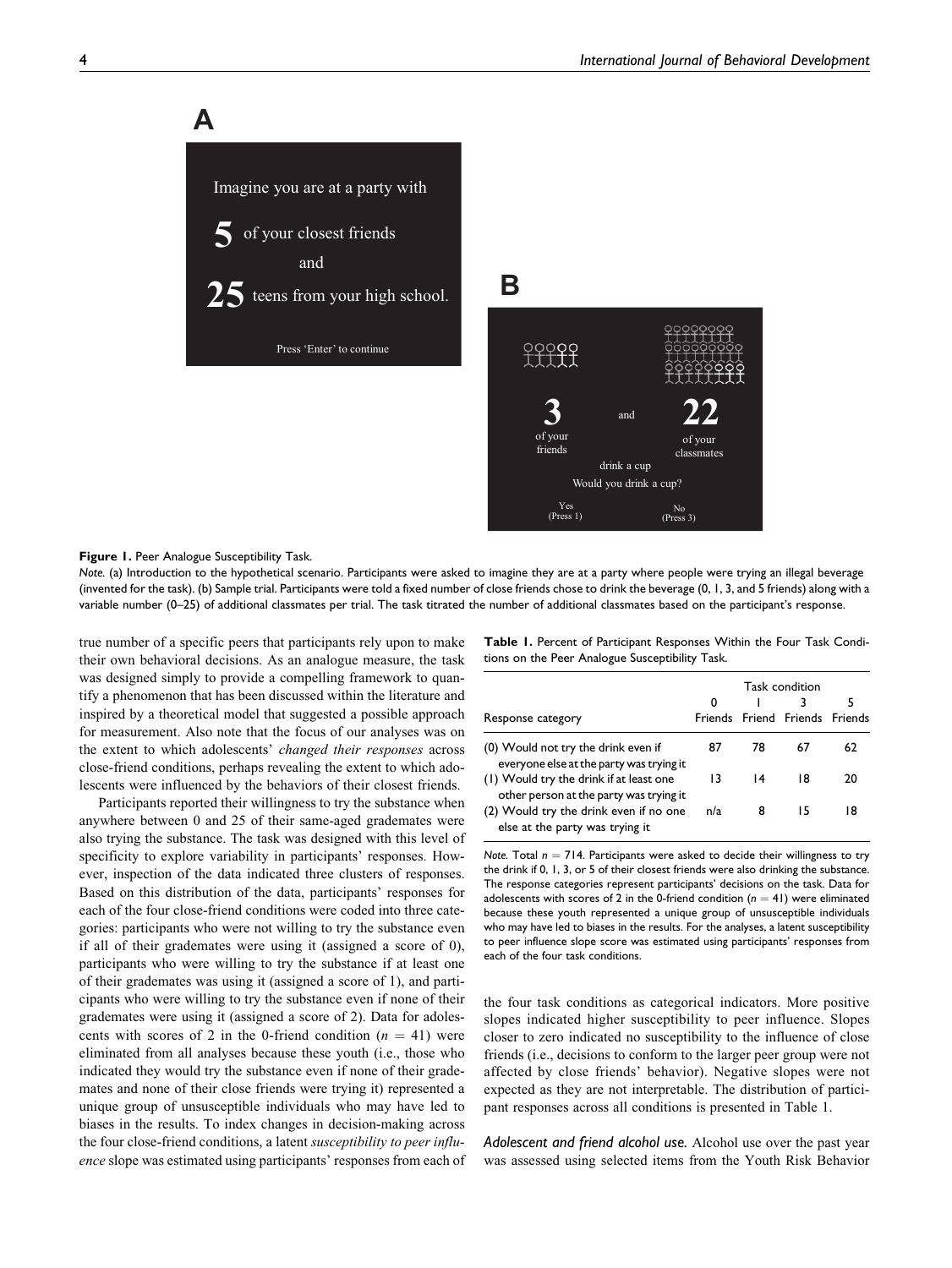Surveillance Survey (YRBS; Centers for Disease Control and Prevention, 2019). Alcohol use over the past year was assessed with a single item ("In the past year, on how many days have YOU had at least one drink of alcohol"), with responses coded 0–4 for 0 times, 1–2 times, 3–5 times, 6–9 times, and 10 or more times, respectively.

Friend alcohol use was measured in two ways. First, participants reported the perceived alcohol use of their best friend in the past year. Responses were coded 0–4 for 0 times, 1–2 times, 3–5 times, 6–9 times, and 10 or more times used in the past year, respectively.

Additionally, all participants completed sociometric nominations using a complete grade-wide roster in counterbalanced alphabetized order (A–Z or Z–A) to identify their closest friends. Participants could make an unlimited number of nominations and the nominations were not required to be reciprocal. Previous work has suggested that nonreciprocated friends may be equally or more influential than reciprocated friends (Veronneau & Dishion, 2010). Namely, adolescents may be motivated to imitate the behavior of desired but nonreciprocated friends as a means of demonstrating their willingness to conform to the norms of the clique (Veronneau & Dishion, 2010). Because participants nominated friends who were also participants in the study, friends' selfreported alcohol use was computed using friends' actual reports of days of alcohol use in the past year from the YRBS. Participants nominated an average of eight friends  $(SD = 11)$ . Data were available for an average of four friends  $(SD = 5)$  for each participant. Of participants who nominated at least one friend, 67% of the total sample ( $n = 464$ ) had data for at least half of their nominated friends, while 11% of the total sample ( $n = 76$ ) had data for all of their nominated friends.

The present study focuses on the influence of multiple friends rather than close-friend dyads. Thus, averaging peers' scores affords a more complete picture of the characteristics of the participants' friendship networks (Vitaro et al., 2007). For this reason, the average frequency of all nominated friends' self-reported alcohol use was computed for each participant. This approach is consistent with similar studies of peer influence (e.g., Veronneau & Dishion, 2010; Vitaro et al., 2007). Although it was possible for friends' scores to be used across multiple participants, each friend's score would be used only as one constituent part of the overall average of friends' drinking. Therefore, unless adolescents only nominated a single friend, an individual friend's score would not itself be used as a predictor more than once in the model. While 18% of the sample ( $n = 114$ ) nominated only one friend, redundancy occurred in less than 3% ( $n = 17$ ) of the sample. The primary analyses were rerun without these cases and produced an identical pattern of results to the original models, confirming the minimal effect of redundancy. Furthermore, previous work has suggested that overlap within peer groups is not a systematic issue when groups are identified separately for each individual, as is the case in this study (Kindermann & Gest, 2008).

Peer importance. Adolescents' cognitions regarding the importance of peer status were assessed using an established self-report measure (Prinstein & Aikins, 2004). Participants responded to four statements on the importance of peer evaluations (e.g., "It is important for me to be popular with kids my age") using a 7-point Likerttype scale (1 = *not at all true* to 7 = *very true*). A mean score was computed ( $\alpha = .86$ ).

Popularity. Popularity was assessed using the aforementioned peernomination sociometric procedure and adolescents' nominations of those they perceived to be "most popular" and "least popular." A standardized difference score between standardized (within grade) most popular and least popular nomination tallies was computed for each participant, with higher scores reflecting higher levels of popularity.

Rejection sensitivity. An adapted version of the Rejection Sensitivity Questionnaire (Downey & Feldman, 1996) assessed sensitivity to peer rejection. Participants read seven hypothetical situations with possibility for rejection (e.g., picking groups for a project in class) and indicated their level of concern about potential rejection using a 6-point Likert-type scale (1 = very unconcerned to  $6 = \text{very}$ ) concerned). Participants also estimated their perceived likelihood of being rejected using a 6-point Likert-type scale  $(1 = v \cdot v \cdot v)$ unlikely to  $6 = \text{very likely}$ ). As in prior work (Downey & Feldman, 1996), the product between participants' concern and perceived likelihood of rejection was computed for each item, and a mean score across all product scores was computed with higher scores indicating greater rejection sensitivity ( $\alpha = .90$ ).

Resistance to peer influence. Resistance to peer influence was assessed using the 10-item Resistance to Peer Influence Scale (Steinberg & Monahan, 2007). Participants indicated which of two opposing statements best described them (e.g., "For some people, it's pretty easy for their friends to get them to change their mind BUT for other people, it's pretty hard for their friends to get them to change their mind") and whether the statement was "really true" or "sort of true," yielding a 1–4 score on each item. A mean score was computed with higher scores reflecting greater self-reported resistance to peer influence ( $\alpha = .73$ ).

## Analysis Plan

Before conducting the primary analyses, a test of multicollinearity among all primary study variables was conducted in SPSS 26 by referencing the Variance Inflation Factor (VIF). Results indicated VIF scores lower than 4 for all variables, well below the suggested cutoff of 10, indicating no issues of multicollinearity (Robinson & Schumacker, 2009, p. 7).

All primary analyses were conducted using Mplus v8. First, we estimated a latent intercept and slope using participants' responses in each of the four task conditions (0 friends, 1 friend, 3 friends, and 5 friends) as categorical indicators. Factor loadings for the 0-friend and 1-friend condition were constrained to 0 and 1, respectively, and the factor loadings for the 3-friend and 5-friend condition were unconstrained. The latent slope is herein referred to as peer influence susceptibility. Variance around this slope indexed the presence of significant individual differences in peer influence susceptibility. Next, as a general test of convergent validity, we examined the correlation between peer influence susceptibility with peer importance, rejection sensitivity, sociometric popularity, and self-reported resistance to peer influence.

For the primary analyses designed to examine predictive validity, two negative binomial regression models were conducted to predict adolescents' self-reported drinking at Time 2. In one model, friends' drinking was measured using adolescent-reported perceptions of their best friends' drinking. In the second model, friends' drinking was measured using the mean score of adolescents' nominated close friends' self-reported drinking. The negative binomial framework was used because adolescents' self-reported alcohol use was heavily skewed toward 0, which is commonly observed in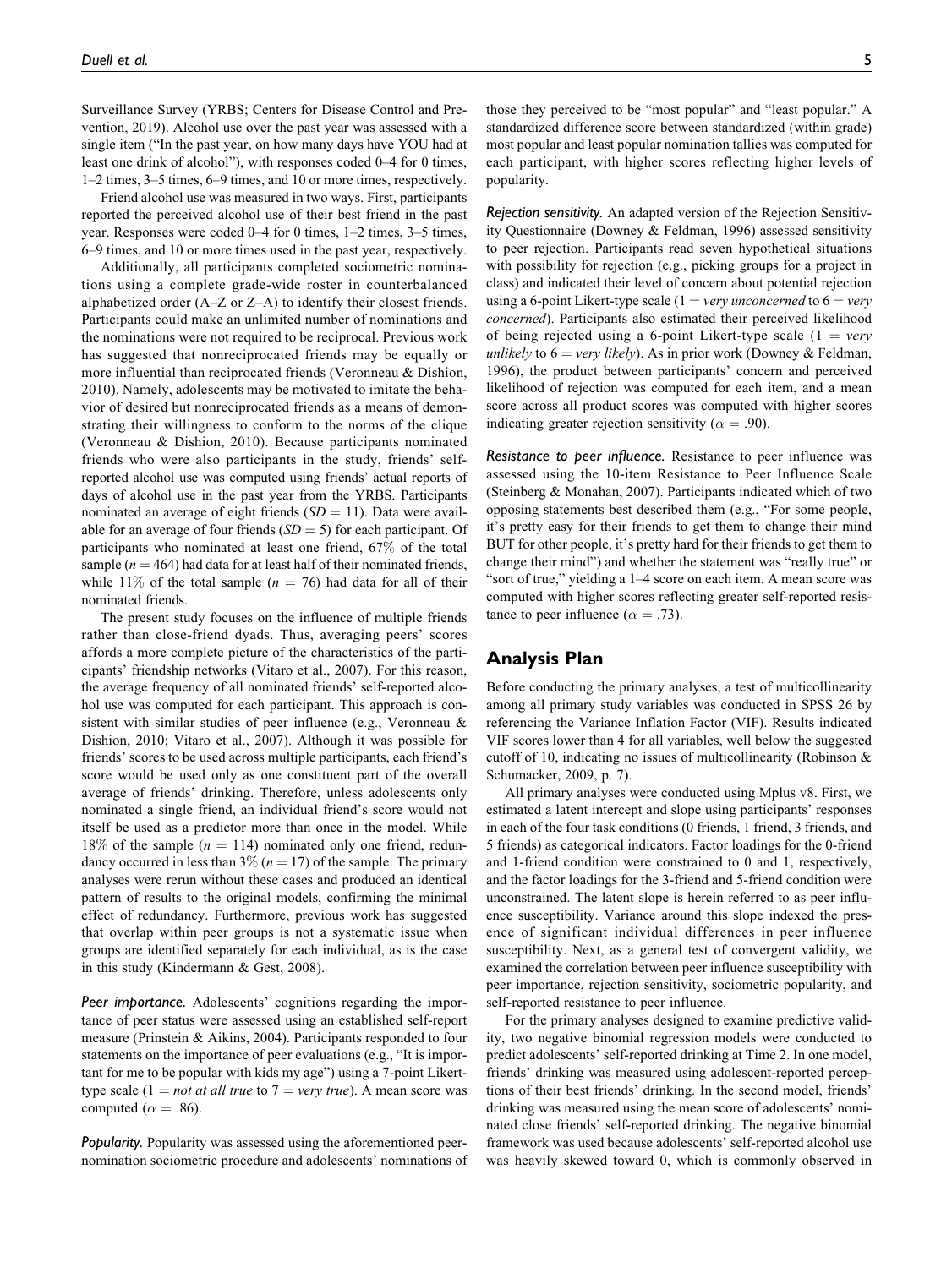measures of substance use. All analyses controlled for self-reported drinking at Time 1. In the first step of the model, the latent peer influence susceptibility slope and friends' drinking from Time 1 were included as independent variables. In the second step of the model, the interaction term for the latent peer influence susceptibility slope and friends' drinking was entered. Significant interactions were probed by examining the association between peer influence susceptibility and self-reported drinking at low (0 days), moderate (1-2 days), and high  $(3 + days)$  levels of friends' drinking. These groups were chosen in the interest of maintaining equal group sizes. A third step of the model was included as a sensitivity analysis. In this third step, the main effect of self-reported resistance to peer influence and the interaction between friends' drinking and resistance to peer influence was added.

## **Results**

Results from the model estimating the intercept and linear slope of participants' responses across the four conditions of the Peer Analogue Susceptibility Task indicated a significant positive linear slope ( $B = 0.765$ ,  $SE = 0.206$ ,  $95\%$  CI [0.426, 1.105],  $p < .001$ ) with significant variability in both the intercept (variance estimate  $= 7.95$ ,  $SE = 1.964$ ,  $95\%$  CI [4.718, 11.182],  $p < .001$ ) and slope (variance estimate = 1.13,  $SE = 0.46$ , 95% CI [0.374, 1.886], p  $=$ .014). The significant positive slope indicates that adolescents

Table 2. Descriptive Statistics for Main Study Variables.

| Variable                                                     | n   | Min.    | Max.           | м     | SD    |
|--------------------------------------------------------------|-----|---------|----------------|-------|-------|
| Self-reported alcohol use, Time 2<br>Time <i>I</i> variables | 628 | 0       | 4              | 1.116 | 1.481 |
| Self-reported alcohol use                                    | 707 | 0       | $\overline{4}$ | 0.859 | 1.307 |
| Youth-reported friend alcohol use                            | 633 | 0       | 4              | 0.899 | 1.309 |
| Friend-reported alcohol use                                  | 646 |         | 5              | 1.921 | 0.928 |
| Resistance to peer influence                                 | 713 | 1.5     | 4              | 2.977 | 0.493 |
| Peer importance                                              | 710 |         | 5              | 1.875 | 0.768 |
| Rejection sensitivity                                        | 705 |         | 31.8           | 9.733 | 5.622 |
| Popularity                                                   | 714 | $-1.12$ | 7.21           | 0.147 | 1.143 |
| Susceptibility to peer influence <sup>a</sup>                | 714 | $-0.07$ | 2.38           | 0.763 | 0.704 |

Note. Multiple imputation using Bayesian analysis was employed in Mplus to account for missing data across Time 1 and 2, resulting in a full sample of  $n =$ 714 participants for the primary analyses.

<sup>a</sup> Latent slope score estimated from participant responses on the Peer Analogue Susceptibility Task.

|--|

Table 3. Correlations Among Main Study Variables.

were more willing to endorse using the substance as more of their close friends were also trying it. Adolescents' peer influence susceptibility scores did not differ between males ( $M = 0.728$ ,  $SD =$ 0.687) and females ( $M = 0.793$ ,  $SD = 0.718$ ) ( $t(712) = 1.231$ , 95%) CI [ $-0.039, 0.169$ ],  $p = .219$ ) and were not associated with age ( $r =$  $-0.028$ ,  $p = 0.46$ . Descriptive statistics for the primary study variables are recorded in Table 2.

## Correlates of Peer Influence Susceptibility

Table 3 presents correlations among adolescents' susceptibility to peer influence on the Peer Analogue Susceptibility Task with various self-report measures thought to relate to peer influence susceptibility. As anticipated, results revealed that higher levels of peer importance, rejection sensitivity, sociometric popularity, and lower levels of resistance to peer influence were all significantly associated with greater peer influence susceptibility, offering preliminary support for convergent validity of the task.

## Prospective Associations Among Peer Influence Susceptibility, Friends' Alcohol Use, and Adolescents' Alcohol Use

In the model using adolescent-reported perceptions of their best friends' alcohol use, results indicated that greater best-friend alcohol use and higher peer influence susceptibility were associated with greater self-reported alcohol use among adolescents 1 year later. Further, there was a significant interaction between friends' alcohol use and peer influence susceptibility (see Table 4). Examination of the simple slopes indicated that higher peer influence susceptibility as indexed by the task was associated with greater self-reported alcohol use among youth who perceived that their best friends engaged in medium ( $B = 1.642$ ,  $SE = 0.308$ ,  $\beta = .962$ , 95% CI [1.135, 2.149],  $p < .001$ ) and high ( $B = 0.157$ ,  $SE = 0.047$ ,  $\beta =$ .361, 95\% CI [0.08, 0.234],  $p = .001$ ) levels of drinking. Peer influence susceptibility was not associated with self-reported alcohol use among adolescents who perceived low levels of drinking in their best friends ( $B = 0.272$ ,  $SE = 0.192$ ,  $\beta = .58$ , 95% CI  $[-0.045, 0.588], p = 158$ . For descriptive purposes, the interaction between peer influence susceptibility and best-friend drinking was plotted using SPSS PROCESS (see Figure 2). This interaction was significant even after accounting for the main effect of self-reported resistance to peer influence and the interaction between resistance

|                                          |          |          | 4      |          | 6         |                       | 8         |          |
|------------------------------------------|----------|----------|--------|----------|-----------|-----------------------|-----------|----------|
| I. Peer influence susceptibility, Time I | $.351**$ | $.394**$ | .288** | $.121**$ | $-.261**$ | .198**                | $.093*$   | $.137**$ |
| 2. Alcohol use, Time 2                   |          | .592**   | .487** | .289**   | $-.123**$ | $.164**$              | .044      | $.321**$ |
| 3. Alcohol use, Time I                   |          |          | .732** | .309**   | $-.132**$ | $.103**$              | .047      | .238**   |
| 4. Perceived friend alcohol use, Time 1  |          |          |        | $.326**$ | $-.066$   | $.100*$               | .073      | $.243**$ |
| 5. Close friend alcohol use, Time 1      |          |          |        |          | .006      | $.$    $\mathbb{R}^*$ | .077      | .220**   |
| 6. Resistance to peer influence, Time 1  |          |          |        |          |           | $-.384**$             | $-.107**$ | $-.007$  |
| 7. Peer importance, Time 1               |          |          |        |          |           |                       | .199**    | $.158**$ |
| 8. Rejection sensitivity, Time 1         |          |          |        |          |           |                       |           | .05      |
| 9. Sociometric popularity, Time 1        |          |          |        |          |           |                       |           |          |
|                                          |          |          |        |          |           |                       |           |          |

Note. Total  $n = 714$ . Peer influence susceptibility represents the latent slope estimated from participant responses on the four conditions in the Peer Analogue Susceptibility Task where higher values indicate greater peer influence susceptibility.  $*_{p}$  < .05.  $*_{p}$  < .01.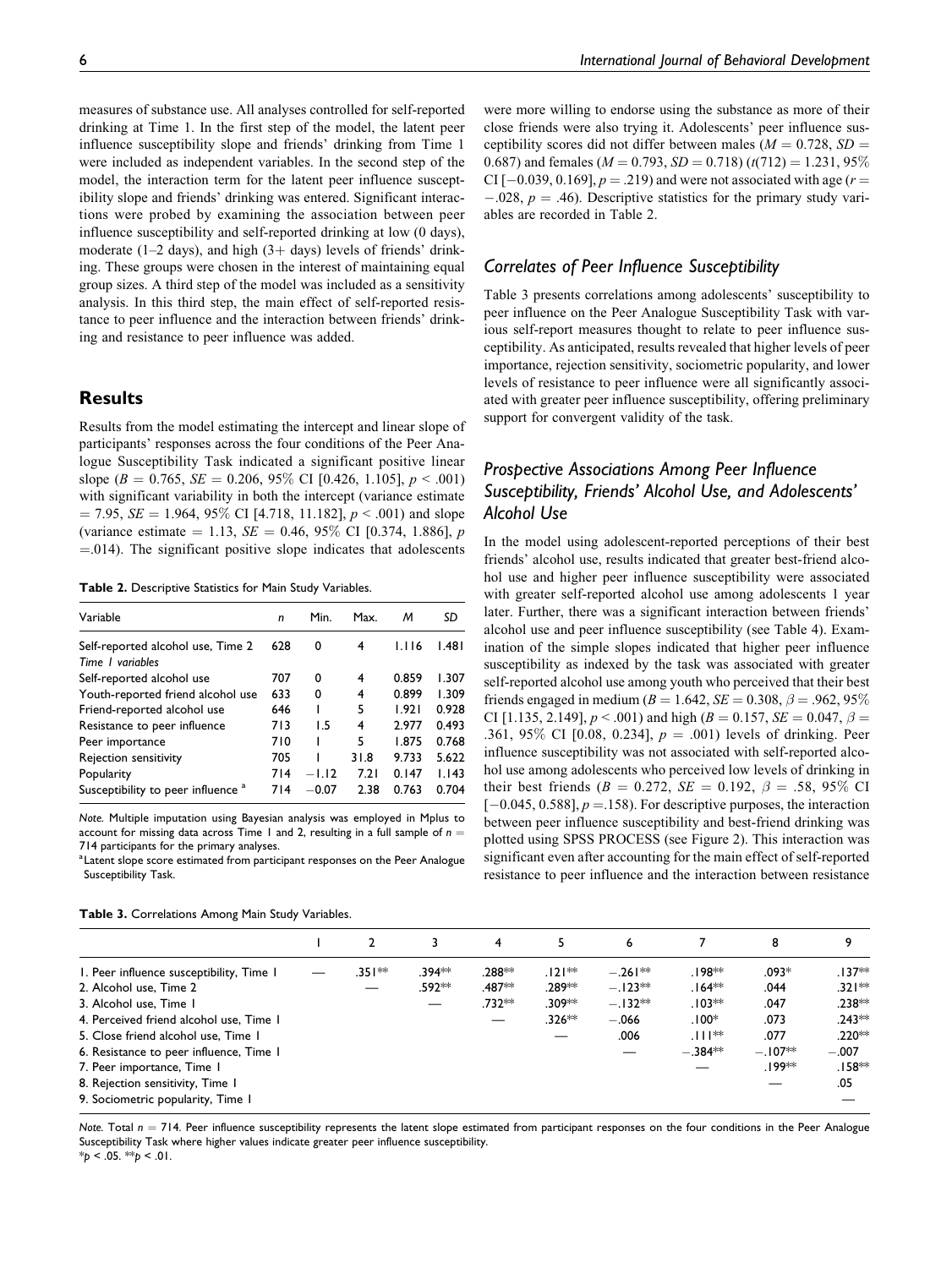| Time I variables                                                    |             |      | Model I   |                                         |       |               | Model 2 <sup>a</sup> |                                         |       |         | Model 3 <sup>a</sup> |                                                            |        |  |
|---------------------------------------------------------------------|-------------|------|-----------|-----------------------------------------|-------|---------------|----------------------|-----------------------------------------|-------|---------|----------------------|------------------------------------------------------------|--------|--|
|                                                                     | В           | SE   | Std.<br>B | 95% CI<br>(lower bound,<br>upper bound) | Þ     | В             | SE                   | 95% CI<br>(lower bound,<br>upper bound) | Þ     | В       | SE                   | 95% CI<br>(lower bound,<br>upper bound)                    | Þ      |  |
| Self-reported alcohol use                                           | 0.348       | 0.05 | .725      | 0.265, 0.431                            | 5.001 |               | 0.306 0.054          | 0.216, 0.395                            | < 001 |         | 0.304 0.055          | 0.214.0.393                                                | 5.001  |  |
| Perceived best friend<br>alcohol use                                | 0.1         | 0.05 | .208      | 0.018, 0.182                            | .045  |               | $0.613$ 0.084        | 0.475, 0.750                            | < 001 |         | 0.605 0.047          | 0.529, 0.682                                               | 5.001  |  |
| Peer influence<br>susceptibility                                    | $0.285$ 0.1 |      | .458      | 0.121, 0.45                             | .004  | 1.31          | 0.144                | 1.073, 1.547 < 0.001                    |       |         | $1.278$ 0.104        | 1.107, 1.448                                               | < 0.01 |  |
| Perceived best friend<br>alcohol use $\times$<br>Susceptibility     |             |      |           |                                         |       | $-0.385$ 0.07 |                      | $-0.5, -0.271$                          |       |         |                      | $\leq 0.01$ $-0.378$ 0.042 $-0.447$ , $-0.308$ $\leq 0.01$ |        |  |
| Resistance to peer<br>influence                                     |             |      |           |                                         |       |               |                      |                                         |       | $-0.02$ | 0.11                 | $-0.202, 0.161$                                            | .854   |  |
| Best friend alcohol use $\times$<br>Resistance to peer<br>influence |             |      |           |                                         |       |               |                      |                                         |       |         |                      | $-0.003$ 0.059 $-0.1$ , 0.094                              | .958   |  |

Table 4. Regression Results Predicting Adolescents' Time 2 Alcohol Use for the Model with Adolescent-Reported Perceptions of their Best Friend's Drinking.

Note. Total  $n = 714$ . Peer influence susceptibility represents the latent slope estimated from the four conditions in the task where higher values indicate greater peer influence susceptibility. Simple slopes for the interaction are reported in-text.

<sup>a</sup>Standardized output is not available in Mplus for random-effects models with count variables.





Note. Values for self-reported drinking range from 0 (no drinking in the past year) to 4 (drinking 10 times or more in the past year). For the purposes of this figure only, best-friend drinking was binned into three groups: low/0 days of drinking ( $n = 372$ ); medium/1–2 days of drinking ( $n = 101$ ), and 3/3 or more days of drinking ( $n = 160$ ). Best-friend drinking was plotted at low  $(-1$  SD), average, and high  $(+1$  SD) levels of peer influence susceptibility. Peer influence susceptibility and perceived best-friend drinking were measured at Time 1. Self-reported drinking was measured at Time 2. Simple slopes are adjusted for self-reported drinking at Time 1. \*\*p < .01; \*\*\* p < .001.

to peer influence and best-friend alcohol use. Neither resistance to peer influence nor the interaction between resistance to peer influence and best-friend alcohol use were significantly associated with adolescent alcohol use.

Results from the model using adolescents close friends' selfreported alcohol use indicated that greater close-friend alcohol use was associated with higher self-reported alcohol use among adolescents. Consistent with the previous model, the association between peer influence susceptibility and self-reported alcohol use remained significant. However, the interaction between close-friend alcohol use and peer influence susceptibility was only marginally significant. As with the previous model, these results did not change when adding resistance to peer influence in the model. Again, neither resistance to peer influence nor the interaction between resistance to peer influence and close-friend alcohol use were significantly associated with adolescent alcohol use. All statistics are reported in Table 5.

## **Discussion**

Adolescents are strongly influenced by their peers, yet few effective strategies have been developed to capture individual differences in peer influence susceptibility. The measurement and study of individual differences in peer influence susceptibility may support research aimed at understanding why some youth are more likely to emulate their peers' behavior than others and identify when this normative characteristic of adolescent development is detrimental and when it is adaptive. The present study adds to a growing literature on self-report measures and performance-based tasks designed to measure peer influence susceptibility by adapting a sociological theory that may have interesting utility in developmental psychology research. Based on this sociological theory, peer influence susceptibility might be quantified by measuring how willing individuals are to engage in a behavior given how many others in their peer group are engaging in the same behavior (Granovetter, 1978). Inspired by this theory, we developed the Peer Analogue Susceptibility Task to measure the extent to which adolescents' decisions to conform to their peers were influenced by the number of their closest friends engaging in similar behaviors. Findings from this study revealed significant individual differences in adolescents' susceptibility to peer influence on the task. Importantly, results also suggested that these individual differences were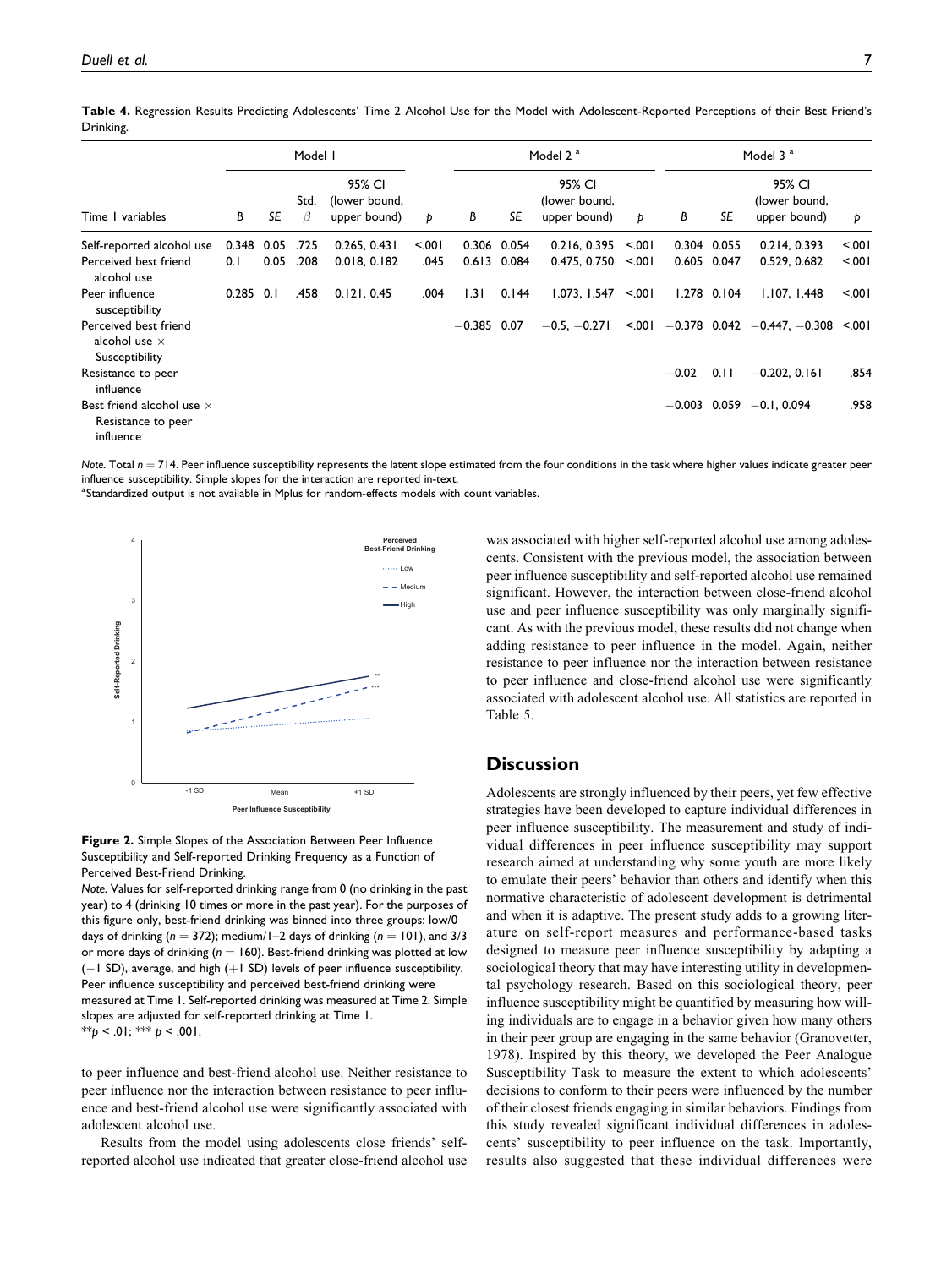Table 5. Regression Results Predicting Adolescents' Time 2 Alcohol Use for the Model with Adolescents' Close Friends' Self-Reported Drinking.

|                                                                         |             |             |           | Model I                                 |         |       | Model 2 <sup>a</sup> |                                         |      |   | Model 3 <sup>a</sup> |                                         |      |  |
|-------------------------------------------------------------------------|-------------|-------------|-----------|-----------------------------------------|---------|-------|----------------------|-----------------------------------------|------|---|----------------------|-----------------------------------------|------|--|
| Time I variables                                                        | В           | SE          | Std.<br>β | 95% CI<br>(lower bound,<br>upper bound) | Þ       | В     | SE                   | 95% CI<br>(lower bound,<br>upper bound) | Þ    | В | SE                   | 95% CI<br>(lower bound,<br>upper bound) | P    |  |
| Self-reported alcohol use 0.386 0.035                                   |             |             | .796      | 0.328, 0.444                            | $500 -$ | 0.38  | 0.035                | 0.322, 0.438                            | 5001 |   | 0.377 0.035          | 0.319, 0.435                            | 5001 |  |
| Friend-reported alcohol<br>use                                          |             | 0.154 0.048 | .225      | 0.074, 0.233                            | ا 00.   | 0.279 | 0.085                | 0.14.0.419                              | .001 |   | 0.283 0.085          | 0.143, 0.424                            | .001 |  |
| Peer influence<br>susceptibility                                        | $0.287$ 0.1 |             | .457      | 0.122, 0.452                            | .004    | 0.361 | 0.126                | 0.154, 0.568                            | .004 |   | $0.345$ $0.124$      | 0.142, 0.549                            | .005 |  |
| Friend-reported alcohol<br>use $\times$ Susceptibility                  |             |             |           |                                         |         |       |                      | $-0.118$ 0.065 $-0.225$ , $-0.01$       |      |   |                      | $.072$ -0.127 0.068 -0.239, -0.014      | .063 |  |
| Resistance to peer<br>influence                                         |             |             |           |                                         |         |       |                      |                                         |      |   |                      | $-0.065$ 0.099 $-0.228$ , 0.097         | .508 |  |
| Friend-reported alcohol<br>use $\times$ Resistance to<br>peer influence |             |             |           |                                         |         |       |                      |                                         |      |   |                      | $-0.072$ 0.114 $-0.26$ , 0.117          | .532 |  |

Note. Total  $n = 714$ . Peer influence susceptibility represents the latent slope estimated from the four conditions in the task where higher values indicate greater peer influence susceptibility. Simple slopes for the interaction are reported in-text.

<sup>a</sup> Standardized output is not available in Mplus for random-effects models with count variables.

associated with psychological constructs relevant to peer influence and with the relation between adolescents' perceptions of their friends' alcohol use and adolescents' own alcohol use.

Supporting convergent validity of this new Peer Analogue Susceptibility Task, higher peer influence susceptibility was associated concurrently with several psychosocial correlates. Higher levels of peer popularity, rejection sensitivity, and greater levels of importance ascribed to peer status each were associated with greater susceptibility to peer influence. These significant correlates are consistent with two bodies of prior work, which support the utility of the novel paradigm as an index of peer influence susceptibility. Results suggesting that popular youth are more likely to demonstrate high peer influence susceptibility are consistent with theories regarding susceptibility as a marker of high social skill and acuity toward the social environment (Allen et al., 2020). Results regarding rejection sensitivity and peer importance are broadly consistent with prior theories suggesting that those most concerned about their social standing may be most likely to emulate peers' deviant behavior (Rudolph & Bohn, 2014). Associations between peer influence susceptibility on the Peer Analogue Susceptibility Task with these psychosocial correlates preliminarily supports the validity of the task as an index of individual differences in peer influence susceptibility.

Results from this study also revealed an association between decision-making on the Peer Analogue Susceptibility Task and self-reported resistance to peer influence, supporting the concurrent validity of this new assessment approach. However, the modest correlation between these two measurements suggests there may be important differences that emerge from discrete conceptualizations of and methods used to examine susceptibility. Self-report scales such as the Resistance to Peer Influence Scale generally assess adolescents' attitudes about the appropriateness of conformity or how likely youth feel they are to change their behaviors when receiving pressure from their peers to do so. In contrast, the peer influence susceptibility task employed in this study asked participants to make in-the-moment decisions based on changes in their social context. Although our task also required adolescents to speculate on their willingness to engage in a risk behavior, by

dynamically and quickly changing the decision-making context, it did not tap into the deliberative type of decision-making that likely occurs with self-report measures such as the measures such as the Resistance to Peer Influence questionnaire. Further, whereas the Resistance to Peer questionnaire. Further, whereas the Resistance to Peer Influence Scale asks individuals to reflect on their willingness to conform to peers more broadly, the Peer Analogue Susceptibility Task centered on the extent that close friends influence adolescents' conformity to the broader peer group. Thus, this study has introduced an additional way of conceptualizing peer influence susceptibility based on adolescents' changing reports of their willingness to engage in a discrete risk as the context of close friends doing similarly is changed across experimental conditions.

Furthermore, consistent with previous self-report (e.g., Steinberg & Monahan, 2007) and performance-based (e.g., Allen et al., 2006; Prinstein et al., 2011) assessments of peer influence susceptibility used in prior work, susceptibility to peer influence as indexed by the novel paradigm used in this study significantly moderated the association between adolescents' perceptions of their friends' substance use and adolescents' own substance use 1 year later, yielding initial support for the predictive validity of this novel performance-based assessment. This association remained significant even when accounting for the effect of self-reported resistance to peer influence, demonstrating that peer influence susceptibility on the Peer Analogue Susceptibility Task accounts for additional variability in adolescents' and their peers' (perceived) behaviors over and above prevailing measurements. Results also approached significance in models including friends' own reports of their alcohol use, offering promising preliminary support for predictive validity in this initial study, yet requiring caution given that findings from this model remained only marginally significant.

The results from this study offer a compelling new direction for identifying why some youth are more susceptible—or resilient—to peer influences in adolescence. Among the strengths of the Peer Analogue Susceptibility Task are its ability to capture in-themoment decision making. Similar analogue tasks such as the Balloon Analogue Risk Task (Lejeuz et al., 2002) and delay discounting task (Green et al., 2005) have demonstrated reliability and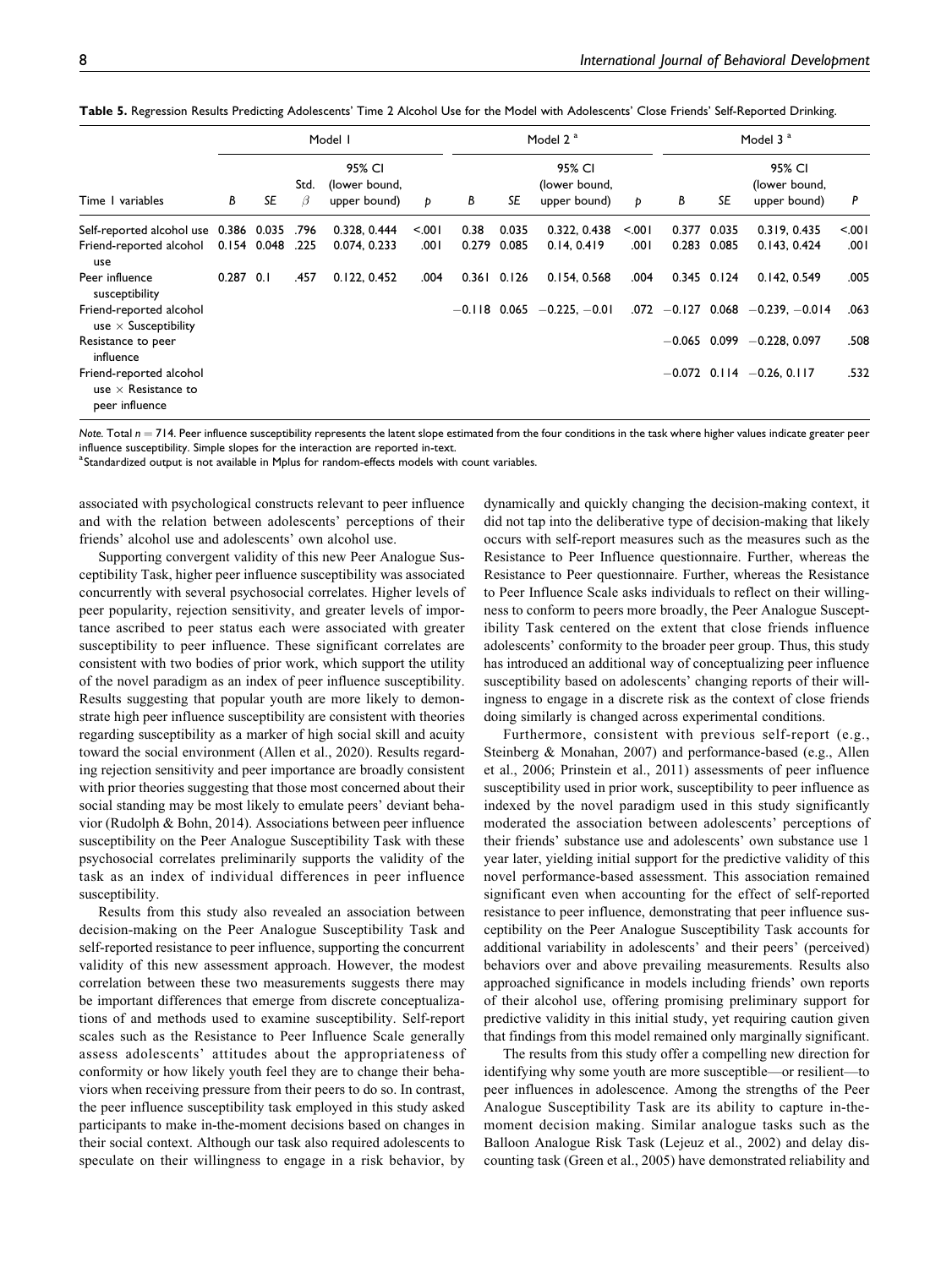validity in predicting real-world behaviors because of their ability to capture underlying psychological propensities in ways that are not limited by contextual confounds such as opportunity. To this end, tasks such as the one used in this study may allow researchers to identify individual differences in peer influence susceptibility while minimizing differences in adolescents' personal experiences. Further, by applying some of the conceptualizations of peer influence susceptibility proposed by the threshold model of collective behavior (Granovetter, 1978), the task indexed behavioral change as a function of two important factors: how many others are engaging in the behavior, and who specifically is engaging in the behavior. This approach has afforded additional information about the complex nature of peer influence susceptibility. Namely, some adolescents are highly susceptible to the influence of their close friends (as indexed by higher slopes on the task), whereas other adolescents are susceptible to the broader peer group independent of their friends' behaviors (as indexed by lower slopes on the task).

Despite the strengths of the preliminary assessment of peer influence susceptibility used in this study, there are several limitations that warrant consideration in future research. For example, note that in this study only a single item retrospective report of past-year alcohol use was utilized, which may not have accurately captured the extent of alcohol use within our sample. Further, asking participants to recall events over a lengthy time period may have implicitly communicated to participants that we expected alcohol use to be infrequent, perhaps contributing to underreporting (Dirghangi et al., 2014). Additionally, this study did not distinguish between selection and socialization effects on adolescents' and their peers' behaviors. It is likely that adolescents who drink alcohol themselves select friends who also drink alcohol. Similarly, although findings from our study suggest adolescents' drinking was influenced by their friends' drinking, the reverse association may also be true.

A related limitation is that because participants were not restricted in the number of friends they could nominate, scores for friends' self-reported alcohol use was determined by an unequal number of friends across participants. In future research, limiting participant reports to one or a fixed number of relationships could ameliorate this issue. Further, some friends were nominated by multiple participants, resulting in nonindependence across participants. Although it was possible for any given friend's score to be used for multiple participants, each friend's score was used only as one constituent part of the overall average of friends' drinking. Thus, predictor variables were not redundant across participants. Nevertheless, future research should carefully consider other approaches for addressing issues of nonindependence among participants. One way to resolve the interdependence of the data is to use actor–partner interdependence modeling that pairs adolescents and their peers into mutually exclusive reciprocal dyads (e.g., Popp et al., 2009). This would be an intriguing adaptation for future research assessing the predictive validity of our novel index of peer influence susceptibility.

Additionally, as with many analogue measures, the Peer Analogue Susceptibility Task may have conveyed a scenario some adolescents regarded as unrealistic, thus affecting results. Furthermore, although this study is strengthened by the use of a behavioral decision-making paradigm, it is still limited by its self-report nature. Although previously validated peer influence paradigms have also been based in self-report (e.g., Allen et al., 2006), to reduce potential confounds with other self-report assessments, the Peer Analogue Susceptibility Task could be improved by an experimental design that captures peer influence susceptibility more implicitly. It also may be useful to adapt this paradigm to examine how adolescents' susceptibility varies when presented with alternate sources of influence, such as parents or teachers. Findings also may reveal that correlates of peer influence susceptibility vary based on different behavioral outcomes depicted within the paradigm. Indeed, our results likely benefitted from the use of a measure that depicted a drinking scenario and our assessment of alcohol use as an outcome. Finally, it would be useful to explore peer influence susceptibility to a wider range of behaviors, both positive (e.g., prosocial) and negative (e.g., deviant).

Although not possible in this study, future work should examine the test–retest reliability of the new performance-based assessment introduced in this study. In addition, it would be interesting to further explore subgroups of adolescents who did not demonstrate any susceptibility to peers in this study, either by reporting they would engage in substance use even with no peers doing so or by reporting they would refrain from substance use in all conditions. Further examination of these adolescents may be useful to identify targets for prevention efforts. Finally, although our study could not distinguish between positive and negative peer influences, future iterations of this work may consider examining when peer influence serves a positive or protective role (i.e., adolescents being influenced not to drink because their peers are not drinking) and when it serves a negative or harmful role (i.e., adolescents being influenced to drink because their peers are drinking).

Finally, more work is needed to discuss how susceptibility is best conceptualized and whether existing instruments adequately capture the construct in a manner that mirrors youths' actual experiences. For instance, it may be that under some conditions, individuals are aware of the influence of peers and can accurately report how much others' attitudes or behaviors are influential. However, when engaging in more subtle attitudinal shifts or behavioral choices, such as those made impulsively, through social mimicry, or among adolescents eschewing self-characterizations of being "conformists," individuals may be unable or reluctant to acknowledge they are susceptible to peers' influence. Future work on susceptibility may benefit from greater attention to the types of behaviors subject to influence and the most appropriate measurement approaches to capture these potentially distinct processes.

Overall, this study offers an innovative and new approach for measuring peer influence susceptibility with promising support for its convergent and predictive validity. Research designed to better understand whether some adolescents are more or less likely to be influenced by peers is needed to understand how to promote adaptive social development.

#### Funding

The author(s) disclosed receipt of the following financial support for the research, authorship, and/or publication of this article: The writing of this article was supported, in part, by a postdoctoral fellowship provided by the Eunice Kennedy Shriver National Institute of Child Health and Development (Grant Number T32- HD07376) through the Frank Porter Graham Child Development Institute, University of North Carolina at Chapel Hill, to Natasha Duell and an award to Mitch Prinstein (Grant Number R01 HD055342).

#### ORCID iD

Mitchell J. Prinstein **<https://orcid.org/0000-0002-7587-8665>**